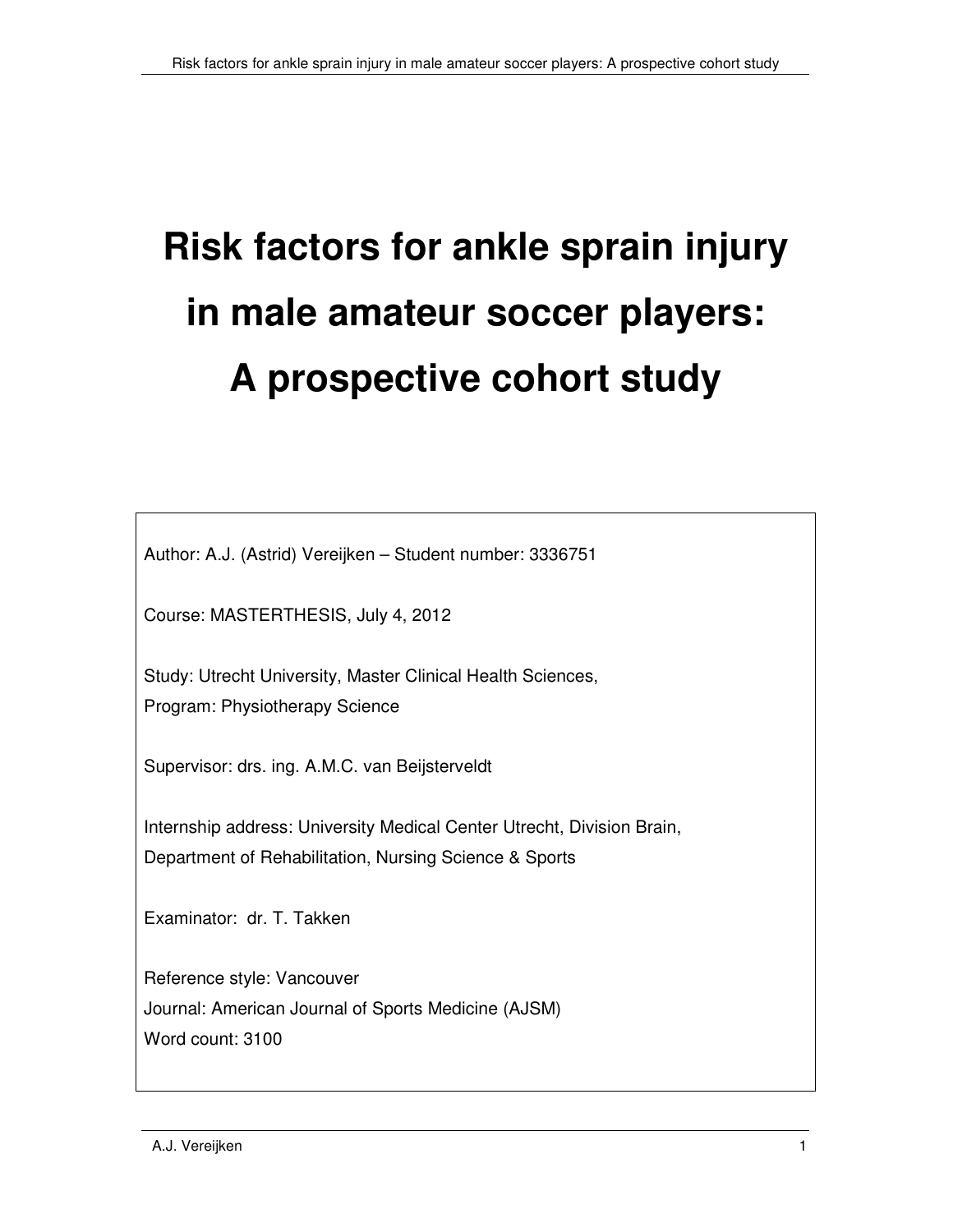#### "ONDERGETEKENDE

Bevestigt hierbij dat de onderhavige verhandeling mag worden geraadpleegd en vrij mag worden gefotokopieerd. Bij het citeren moet steeds de titel en de auteur van de verhandeling worden vermeld."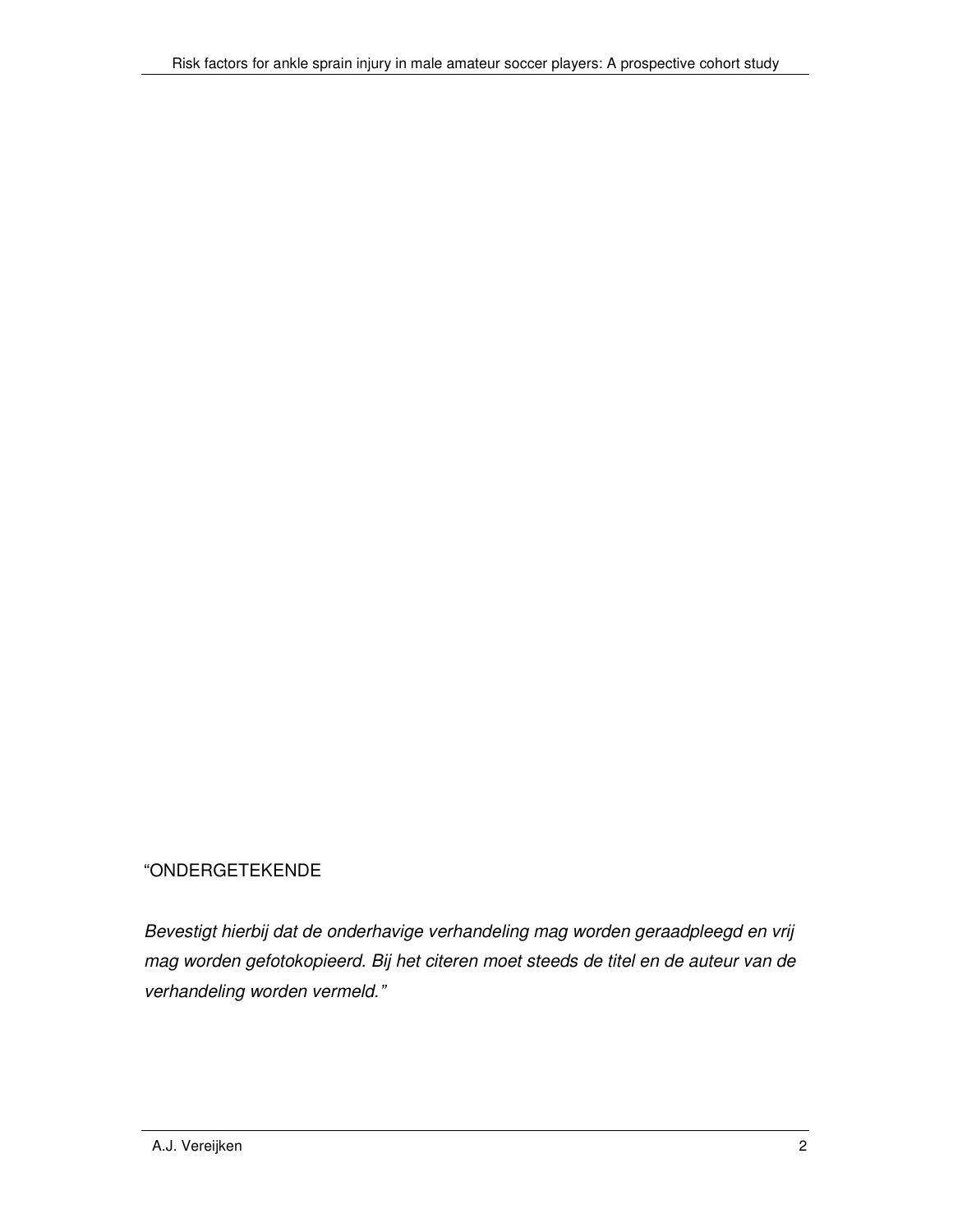#### **SAMENVATTING**

**Achtergrond:** Enkelverstuikingen beslaan ongeveer 20% van alle voetbalblessures en meer dan 80% van alle enkelblessures. Vierenzeventig procent van de patiënten die een enkelverstuiking hebben opgelopen ervaren persisterende klachten 1.5-4 jaar na het letsel. Enkelverstuikingen hebben ook een hoge recidiefincidentie. In eerdere studies is weinig consensus met betrekking tot de risicofactoren voor enkelverstuikingen door de verschillen in studiepopulatie en definities van blessures. De hoge incidentie en recidiefincidentie van enkelverstuikingen bij voetballers, de negatieve gevolgen na enkelverstuikingen en het gebrek aan consensus voor risicofactoren, geven aan dat prospectief onderzoek naar risicofactoren voor enkelverstuikingen in een grote populatie voetballers belangrijk is voor het ontwikkelen van preventieve maatregelen.

**Doelstelling:** Het identificeren van risicofactoren voor enkelverstuikingen bij amateurvoetballers.

**Studiedesign:** Prospectief cohort onderzoek.

**Methode:** Participanten waren 456 Nederlandse eerste klas amateurvoetballers tussen 18 en 40 jaar. Voordat het voetbalseizoen begon werden alle spelers gevraagd om een vragenlijst in te vullen met betrekking tot baselinekarakteristieken. Tijdens het seizoen werd blootstelling aan trainingen en wedstrijden wekelijks gemeld. Letsels en de ontstaanswijze werden online in een blessure registratie systeem gemeld door de paramedische staf. Intrinsieke en extrinsieke risicofactoren (leeftijd, lengte, gewicht, totale trainings- en wedstrijdtijd, ratio training-wedstrijd, positie, interventie 'The FIFA11' en eerder enkelletsel) werden geanalyseerd in een achterwaartse stapsgewijze multivariate logistische regressie analyse.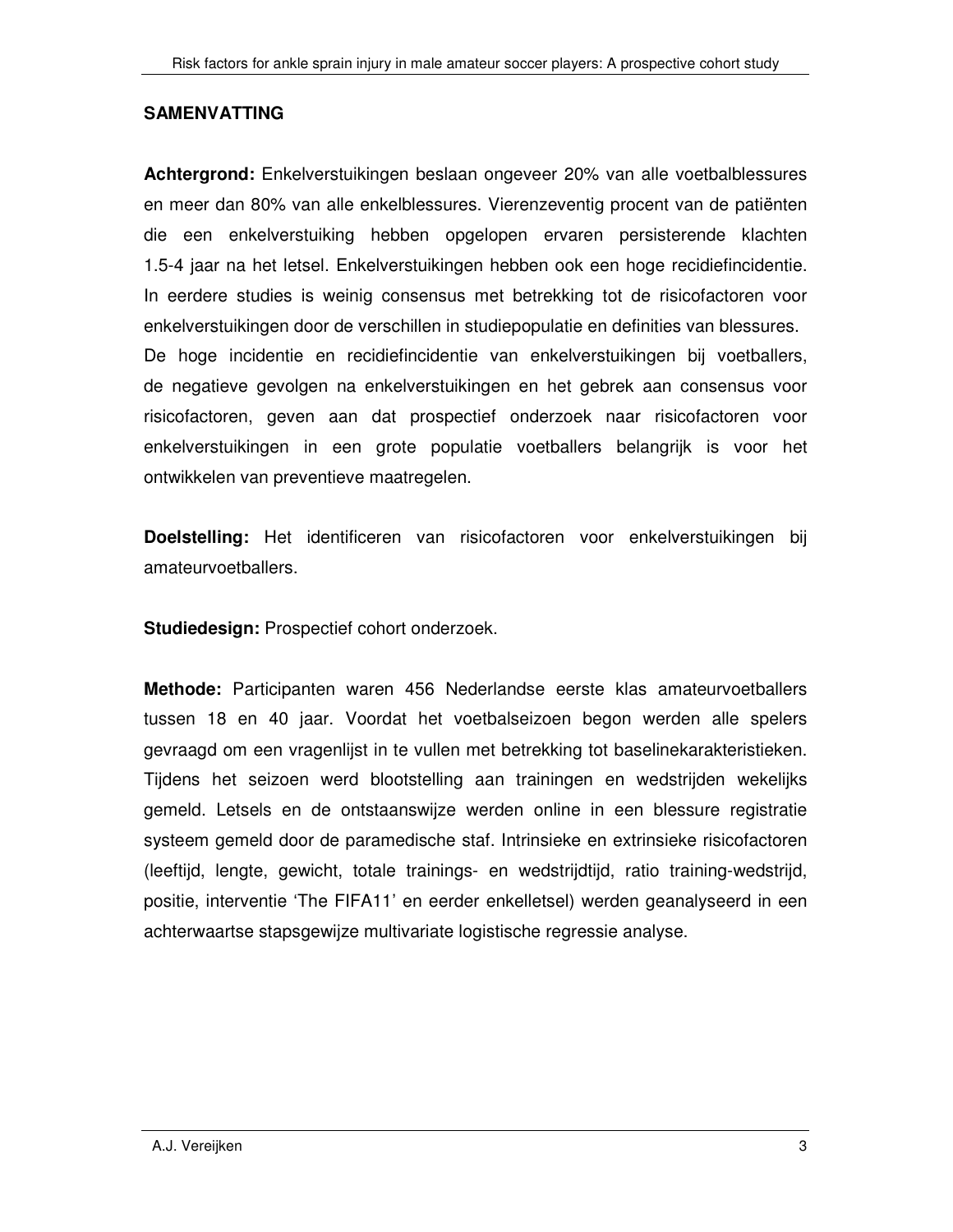**Resultaten:** Tijdens de studieperiode ontstonden 55 (12%) enkelverstuikingen. Van de 55 geblesseerde spelers had 31% een eerder enkelletsel. De meeste enkelverstuikingen ontstonden tijdens de wedstrijd (64.8%). Bij 63.6% van de enkelverstuikingen was contact met een andere speler. In de achterwaartse stapsgewijze multivariate logistische regressie waren leeftijd (OR 0.909, p=0.017) en een eerder enkelletsel (OR 1.762, p=0.079) significante risicofactoren. De sensitiviteit was 63.6% en de specificiteit 55.1%. The oppervlakte onder de ROC-curve was 0.636.

**Conclusie:** De risicofactoren jongere leeftijd en een eerder enkelletsel moeten met voorzichtigheid geïnterpreteerd worden door het slecht discriminerend model. Voordat preventieve maatregelen ontwikkeld kunnen worden, is aanvullend onderzoek nodig dat modificeerbare en lichamelijke risicofactoren voor een eerste en recidiverende enkelverstuikingen gedurende een langere periode in een grotere populatie voetballers onderzoekt.

**Trefwoorden:** risicofactor, enkelblessure, voetbal, prospectieve studie.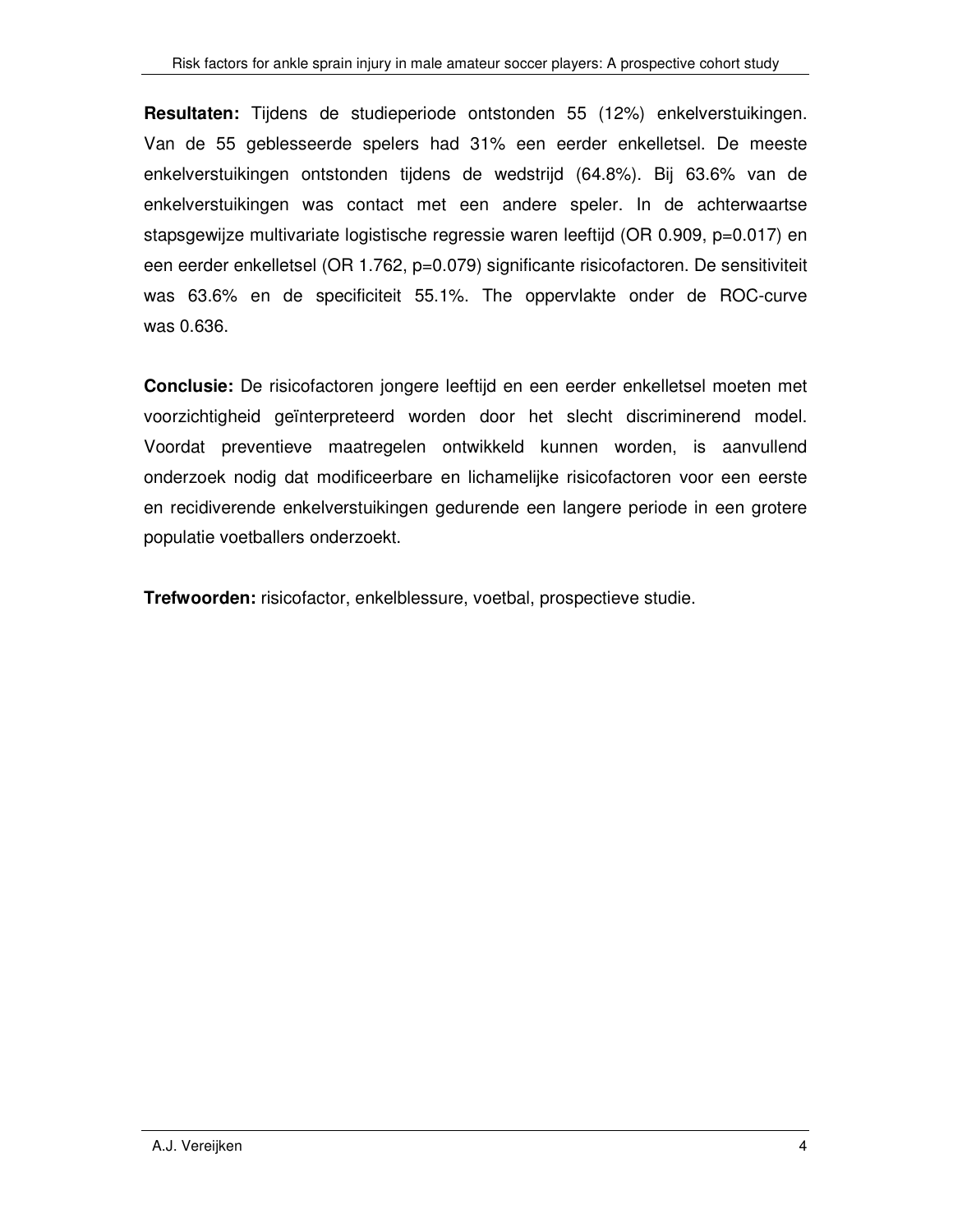## **ABSTRACT**

**Background:** Ankle sprain injuries account for around 20% of all soccer injuries and more than 80% of all ankle injuries. Seventy four percent of the patients who suffered an ankle sprain injury have persisting symptoms for 1.5-4 years after the injury. Ankle sprain injuries also have a high recurrence rate. In previous studies, there is little consensus with regard to the risk factors for ankle sprain injuries due to the differences in study population and definitions of ankle injury.

The high incidence and recurrence rate of ankle sprain injuries in male soccer players, the negative consequences after ankle sprain injuries, and lack of consensus in risk factors, indicate that prospective research on risk factors for ankle sprain injuries in a large population of male amateur soccer players is important for developing preventive measures.

**Objective:** Identify risk factors for ankle sprain injury in male amateur soccer players.

**Study design: Prospective cohort study.** 

**Methods:** Participants were 456 first-class Dutch male amateur soccer players between 18 and 40 years. Players filled in a preseason questionnaire to record baseline characteristics. During the season, player exposure to training sessions and matches was reported weekly by the coaches. The paramedical staff reported injuries and their etiology online in a web-based injury system. Intrinsic and extrinsic risk factors (age, length, weight, total exposure, ratio training-match, position, intervention 'The FIFA11', and history of ankle injury) were determined in a backward stepwise multivariate logistic regression analysis.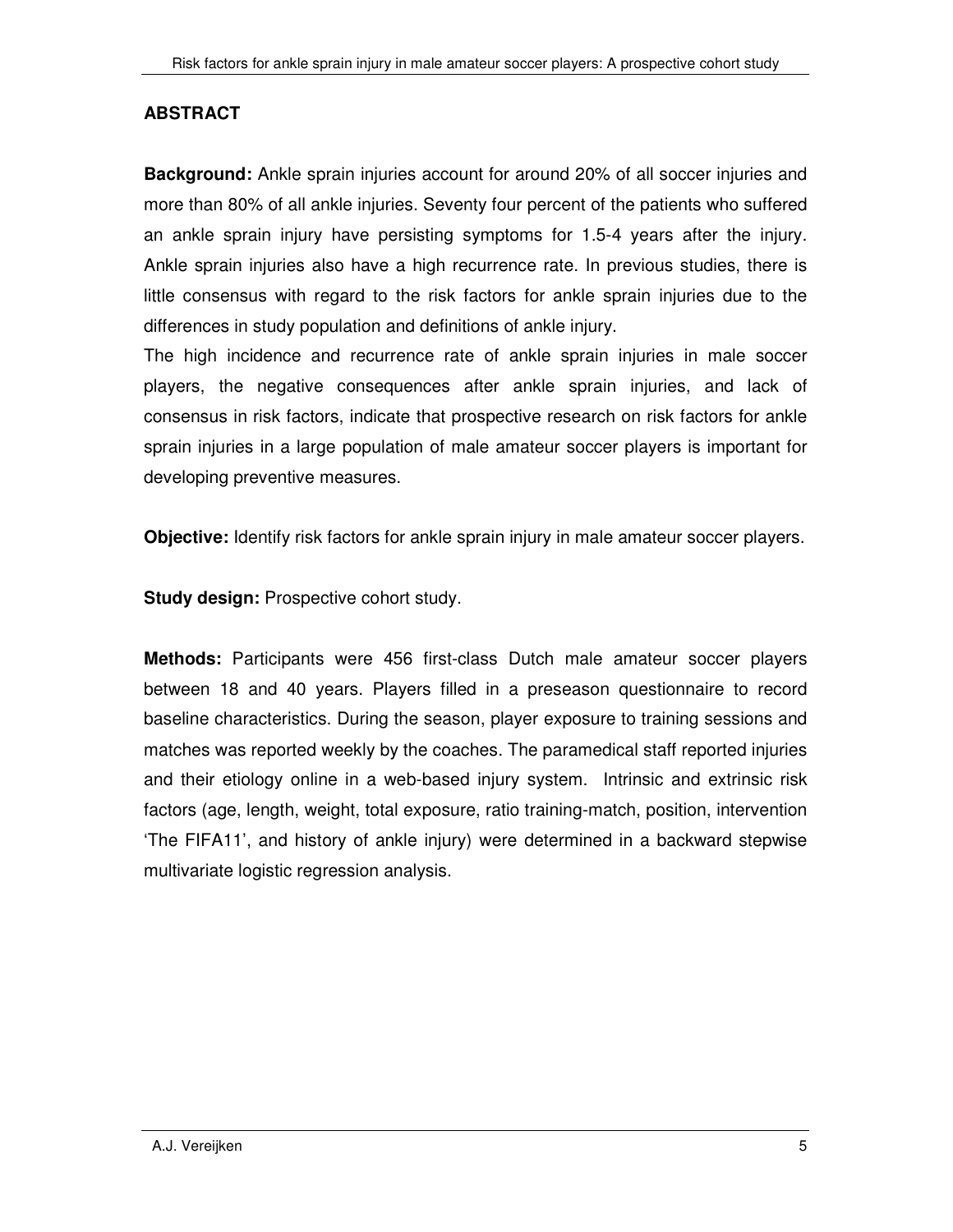**Results:** During the study period, 55 (12%) initial ankle ligament injuries occurred. Of the 55 injured players 31% had a previous ankle injury. Most ankle ligament injuries occurred during match play (64.8%). Player contact was responsible for 63.6% of the ankle sprain injuries. In a backward logistic regression enter-method significant risk factors were age (OR 0.909,  $p=0.017$ ), and history of ankle injury (OR 1.762, p=0.079). The sensitivity was 63.6% and the specificity 55.1%. The area under the ROC-curve was 0.636.

**Conclusion:** The risk factors younger age and history of ankle injury should be interpreted carefully because of the poor discriminative model. Before preventive measures can be developed, further research is needed to determine modifiable and physical risk factors for a first and recurrent ankle sprain injury over a longer time in a larger population of male soccer players.

**Key words:** risk factor, ankle sprain injury, soccer, prospective study.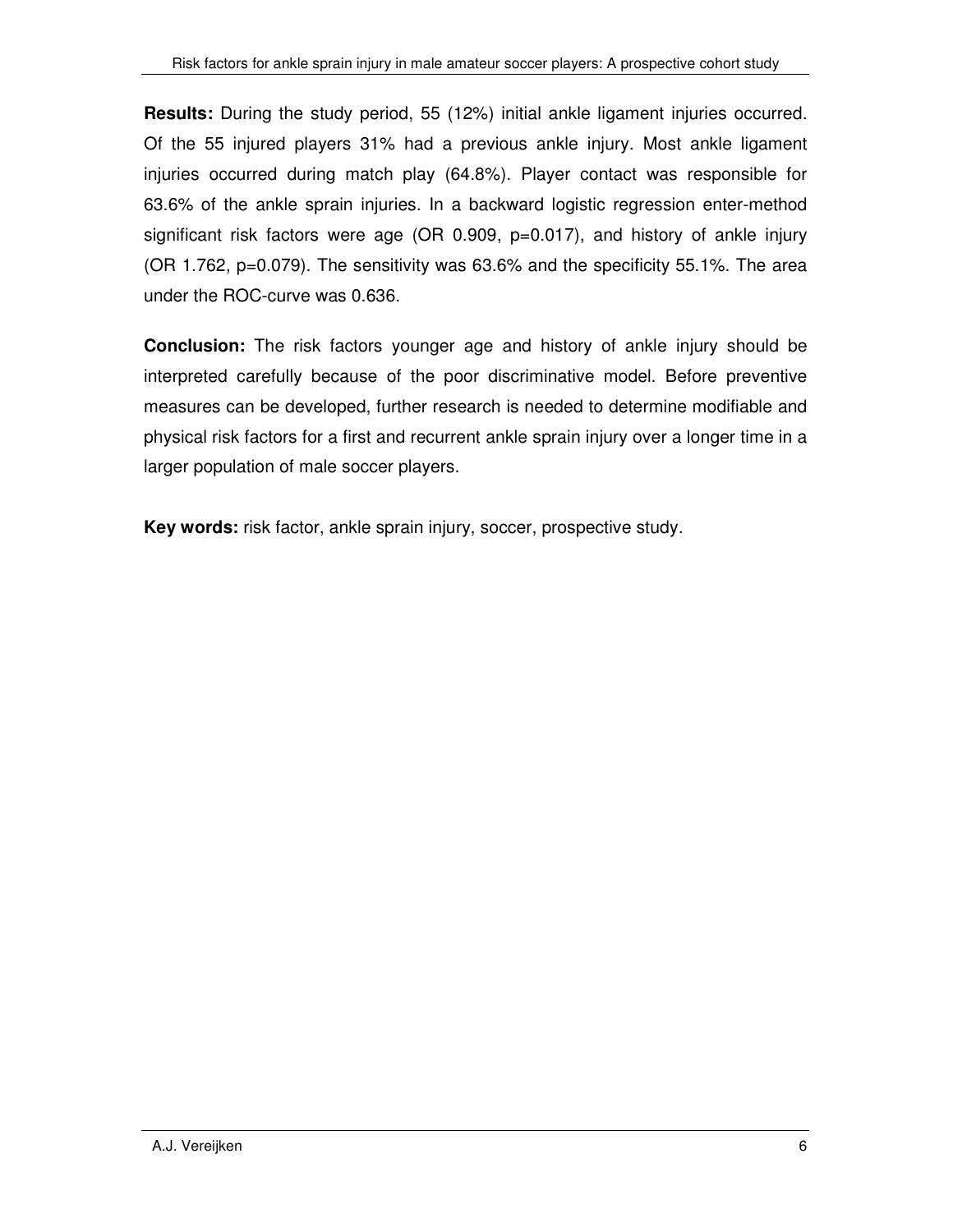#### **INTRODUCTION**

The incidence of ankle sprain injuries in soccer is high, particularly in male amateur soccer players. Ankle sprain injuries in male amateur soccer players have an incidence of 2.16 per 1000 hours of exposure(1) and during games 11.68(2). Ankle sprain injuries, defined as acute injuries of the ankle ligaments(1,3-8), account for around 20% of all soccer injuries and more than 80% of all ankle injuries(1,2,9-13). Ankle sprain injuries occur during incorrect foot positioning at landing or landing on irregular surfaces such as the foot of another player, due to a tackle from the medial side, or due to delayed reaction time of the peroneal muscles(1,11).

Seventy-four percent of the patients who suffered an ankle sprain injury have persisting symptoms for 1.5-4.0 years after the injury, e.g. pain, swelling, instability, leading to long-time or permanent absence of sports participation(2,11,14). These persistent symptoms are possibly a leading cause of cartilage damage, degenerative changes and early development of osteoarthritis(10,11,14). Despite the persistence of residual symptoms, players return to sport participation(14). Consequently, these residual symptoms increase the risk of recurrent sprain injuries(14). Kofotolis et al. (2007) reported that sixty percent of the ankle sprain injuries occur in players with a history of previous ankle sprains(1). Compared to the initial injury (18 days and 3 matches), recurrent injuries lead to a longer absence in sport (19 days and 4 matches)(13).

Several possible risk factors for developing ankle sprain injuries have been investigated. A distinction can be made between intrinsic (person-related) and extrinsic (environmental-related) risk factors(11,15). In the literature there is consensus that previous ankle sprain injury is a significant intrinsic risk factor for a recurrent ankle sprain injury(1,3,11,16). Soccer players with a previous ankle sprain injury are 4.9 times more likely to sustain a recurrent ankle sprain injury than players without previous ankle sprain injury(11). However, there is no consensus about the intrinsic factors limb dominance $(1,3,12,13,17)$ , age $(1,3)$ , height, weight and body mass index(1,3,17). Extrinsic factors which are significantly related to an ankle sprain injury are the first months compared to the last months of the season $(1,13)$ , matches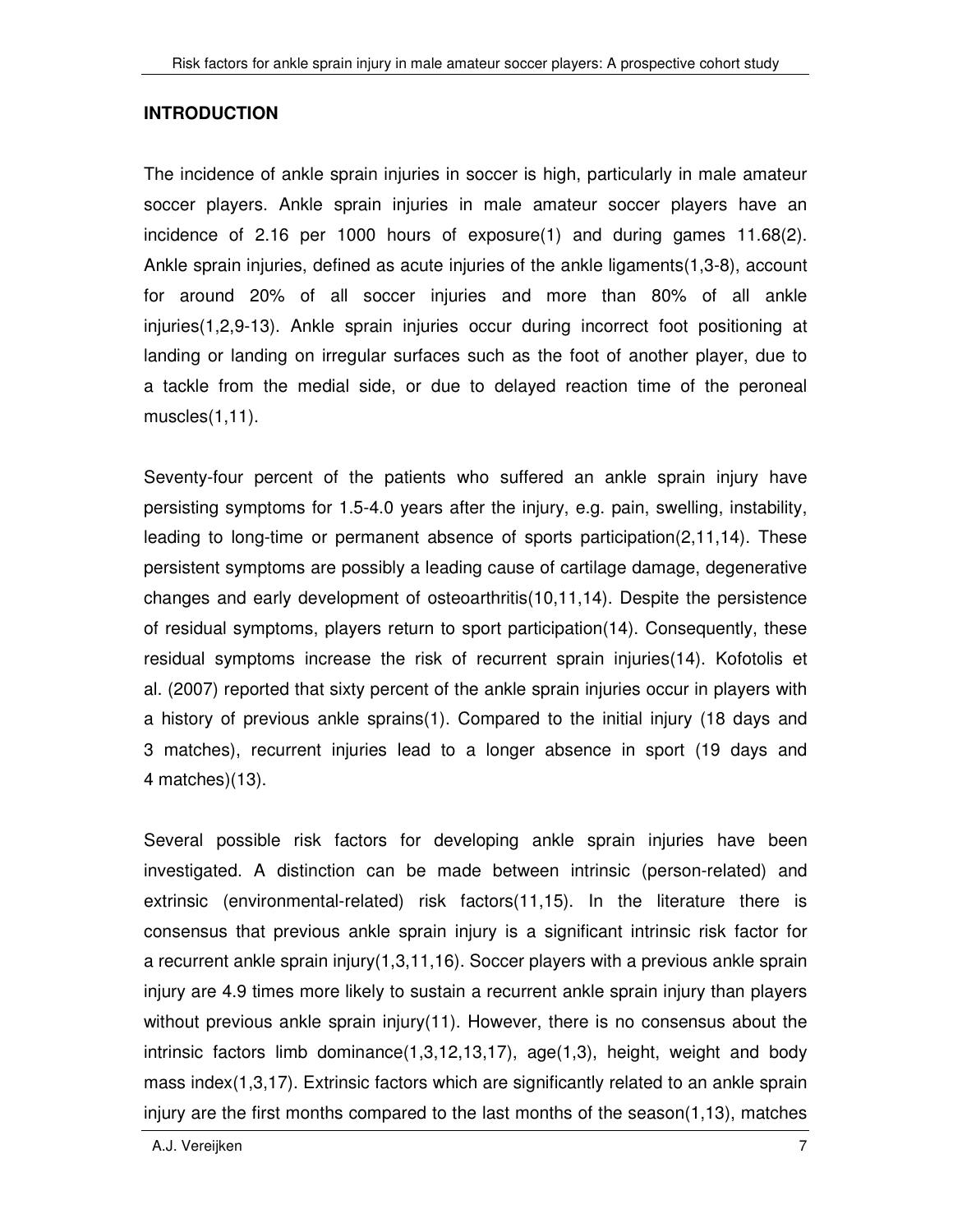compared to training(1,13,16), and the end of the first and second halves of the match(1,13). There is no consensus about the possible risk factors player position(1,3,11), the timing of the injuries either in the first or second halve of the match(1,12,13), and artificial turf compared to natural grass(18).

Possible explanations for lack of consensus in the literature with regard to the risk factors for ankle sprains are differences in population and definitions of ankle injury. Most studies investigated ankle sprain injuries in female and male athletes and not specific soccer players(2,9,11,15,17), ankle injuries in general in soccer players and not specific ankle sprain injuries(3,12), or ankle sprain injuries only in professional soccer players(13). Furthermore, most studies investigated risk factors in univariate analysis, while sport injuries are a multirisk phenomenon with various risk factors interacting at a given time and need to be determined in multivariate analysis with a large population(15,19).

The high incidence and recurrence of ankle sprain injuries in male soccer players, the negative consequences after ankle sprain injuries, and lack of consensus in risk factors, indicate that prospective research on risk factors for ankle sprain injuries in a large population of male amateur soccer players is important. As a basis to develop preventive measures, risk factors and soccer players at risk for ankle sprain injuries need to be identified(1,3,9-13,15-17,20). Therefore, the objective of the current study was to identify risk factors for ankle sprain injury in male amateur soccer players.

### **METHODS**

### **Study design**

In this prospective cohort study data were used from a two-armed cluster-randomized controlled trial (RCT) on Dutch male amateur soccer players examining the effect of the injury prevention program 'The FIFA11'(8). This warming-up program included exercises focusing on core stability, eccentric training of thigh muscles, proprioceptive training, dynamic stabilization, and plyometrics with straight leg alignment. Because no significant differences were found in the injury rates between the intervention and the control group, the data of the entire study population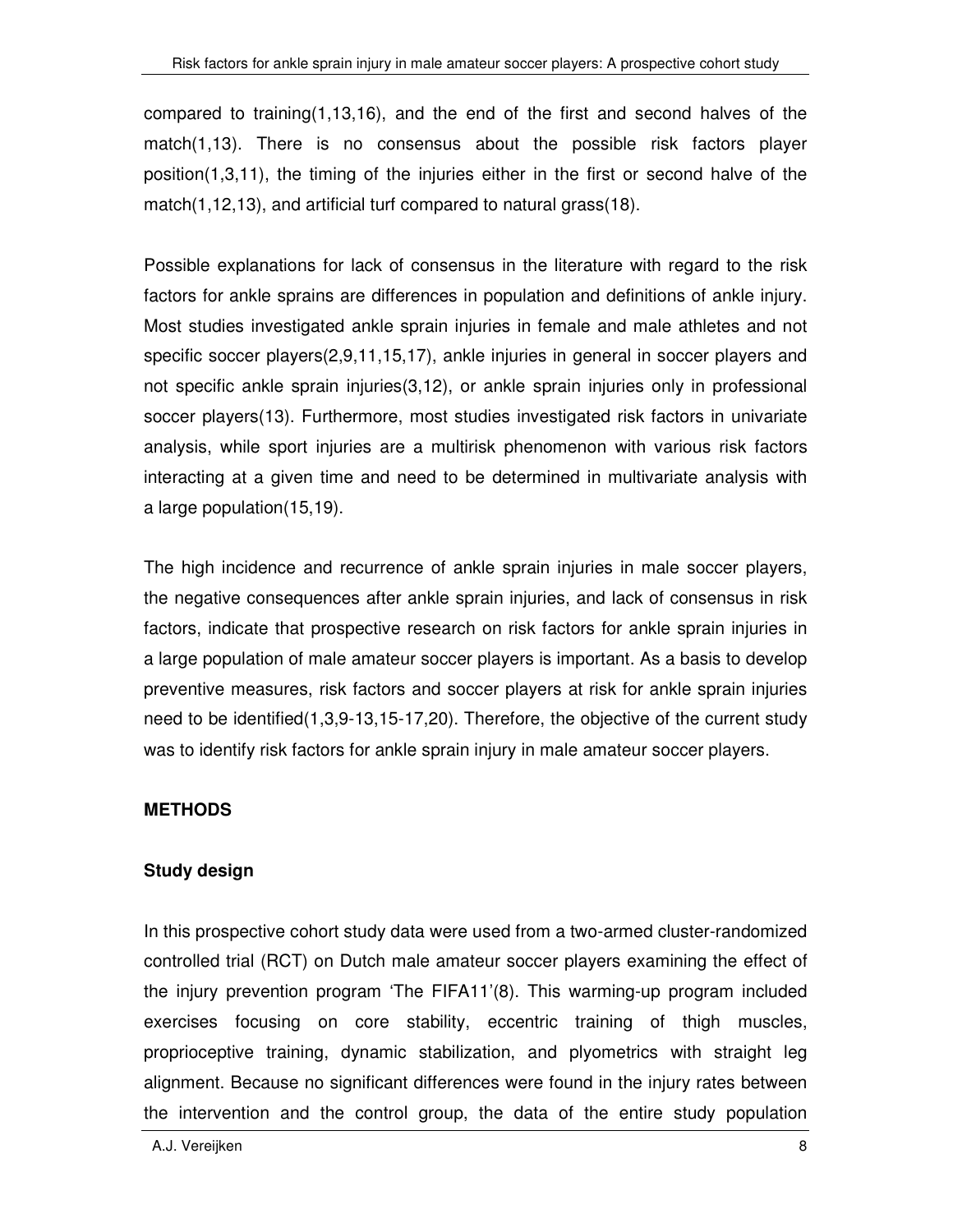(intervention and control group) were used to identify risk factors for ankle sprain injury.

#### **Participants**

Two regional districts, with 12 teams per district, were invited to participate in the RCT-study. Players were included at the start of the soccer season of 2009-2010. The inclusion criteria were first-class male amateur soccer players between 18-40 years of age. There were no exclusion criteria.

Two regional soccer districts in the Netherlands with 23 teams, 456 players, participated in this study. All teams had training sessions two to three times a week. Written informed consent was obtained from all soccer players at the start of the cluster-randomized study.

### **Data collection**

Before the soccer season started (August 2009) all players were asked to fill in a questionnaire to record baseline characteristics (date of birth, length, height, body mass index, nationality, years of experience as a soccer player, dominant leg, position, and injuries during the last year). During the season, player exposure to training sessions (team-based and individual physical activities under the control or guidance of the team's coaching(4)) and matches (games played between teams from different clubs(4)) was reported weekly by the coaches using an exposure form(8). Injuries and injury characteristics were prospectively recorded during the 2009-2010 competitive season from the first competition match (September 2009) until the last regular competition match of the season (May 2010).

Of each team, a member of the medical staff was responsible for recording baseline characteristics, exposure, and the injuries and etiology of injuries using the Web-Based Injury System (BIS)(8). The system is capable of gathering epidemiological information on injuries (date of occurrence, occurrence during training session or match play, location, type, and duration), etiology (intrinsic and extrinsic factors; shoes, weather, field, position, dominant/non-dominant leg, contact/non-contact mechanism), consequences of injuries (e.g., work/school/sports absenteeism), and the volume and type of medical treatment, and residual complaints.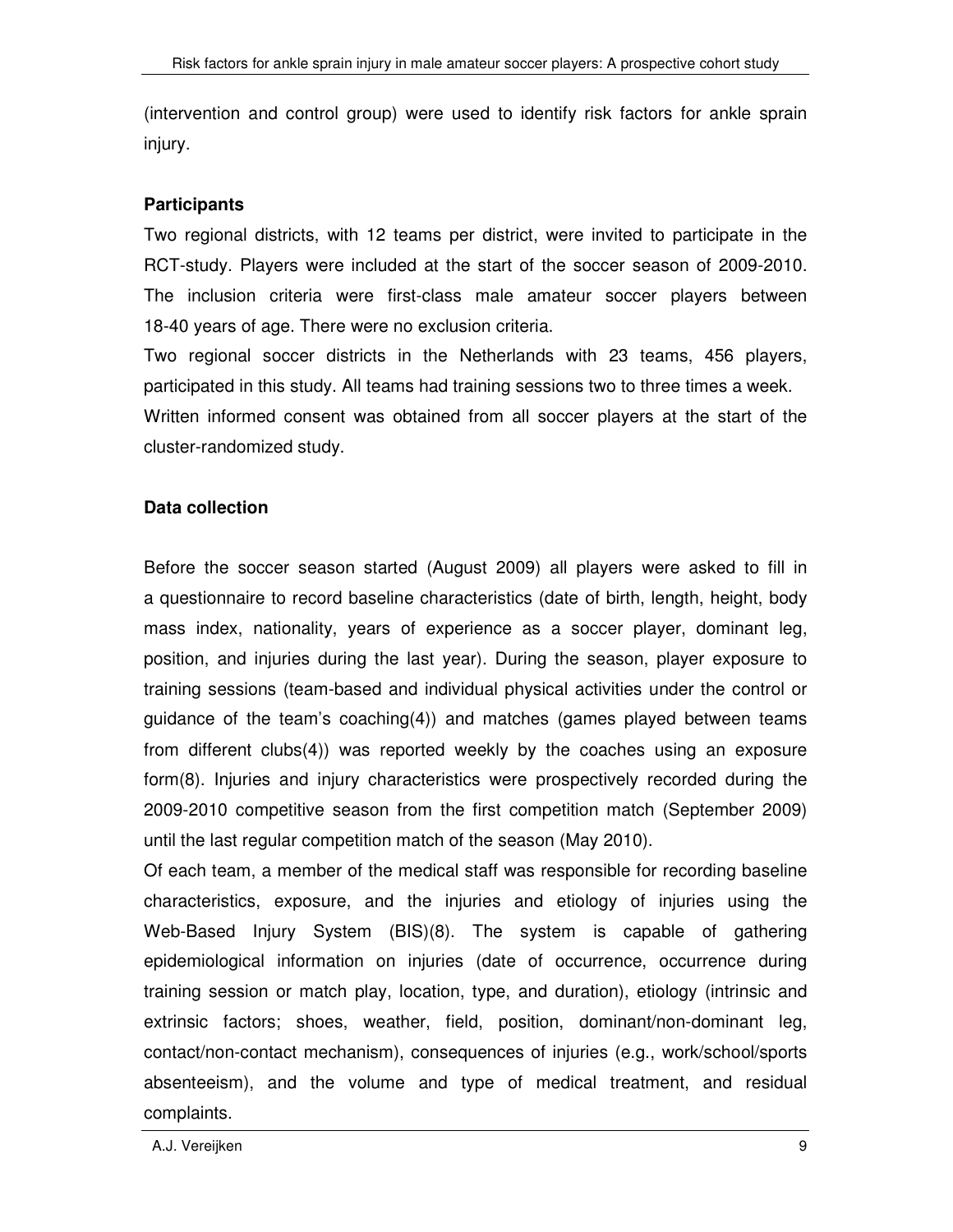An ankle sprain injury was defined as an acute injury of the ankle ligament(s)(1,3-8). When repeated ankle sprain injuries occur during the season, only the initial ankle sprain injury was used for analysis.

Age, years of experience as a soccer player, length, weight, body mass index, and history of ankle injury were considered as potential intrinsic risk factors. Position, warming-up program 'The FIFA11', exposure to training sessions and/or matches, and ratio training-match were considered as potential extrinsic risk factors.

## **Statistical analyses**

Data were collected in a quantitative manner using continuous and categorical data and analyzed using SPSS version 20.0.

Descriptive statistics were obtained for baseline characteristics of the players, player exposure during training and matches, and the characteristics of the ankle sprain injury.

To examine the contribution of the possible risk factors to ankle sprain injuries, risk factors were determined in a backward stepwise multivariate logistic regression analysis(3,16,21,22). Dependence between risk factors was determined with Pearson Correlation Coefficients. For the backward model the level of significance was set at p <0.10(3,21,22).

 $X<sup>2</sup>$ -tests were used to compare observed and predicted ankle sprain injuries and to calculate sensitivity and specificity(23). To distinguish between players who do or do not sustain an ankle sprain injury, a ROC-cure (Receiver Operating Curve) was calculated(21).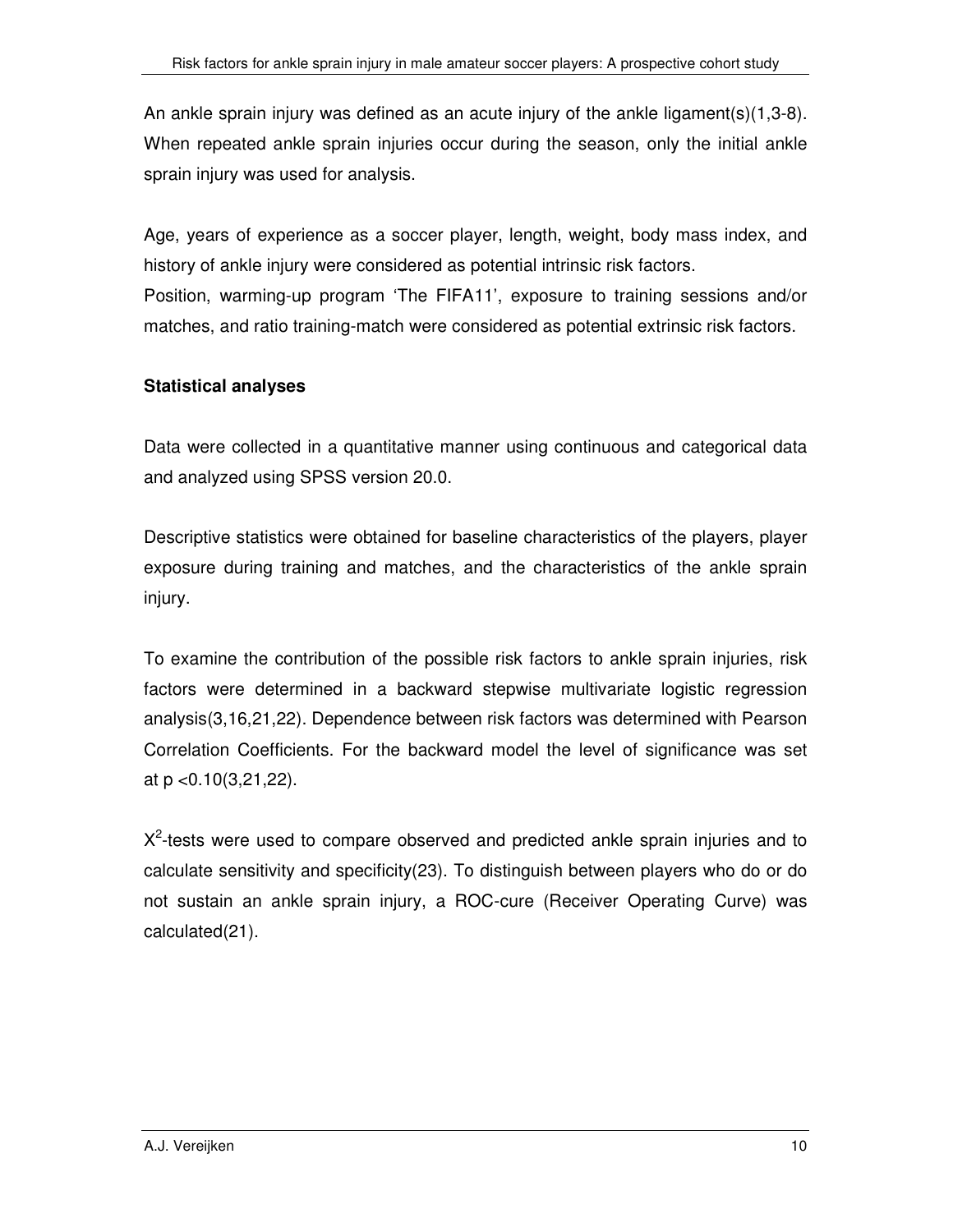#### **Sample size calculation**

Ankle sprain injuries account for 20% of all soccer injuries(12). With a OR of 1.5 (ln 0.41), a power of 0.80 and alpha at 5%, a sample size of 291 players is needed in a simple logistic regression(24). With a correction factor for multiple regression R=0.6, a sample size of 455 players is needed(19).

### **RESULTS**

#### **Participants**

Participants were 456 male soccer players, on average 24.7 years (yrs) of age (table 1). Almost all players (95%) were Dutch. The positions of the players were: 9.9% goalkeepers, 32.2% defenders, 32.5% midfielders, and 25.4% attackers. Twenty-two percent of all players suffered at least one ankle injury the last year.

TABLE 1: Baseline characteristics and training and match exposure

|                                     | n   | <b>Mean (standard deviation)</b> |  |  |  |  |
|-------------------------------------|-----|----------------------------------|--|--|--|--|
| <b>BASELINE CHARACTERISTICS</b>     |     |                                  |  |  |  |  |
| Age (yrs)                           | 456 | $24.7 (\pm 4.2)$                 |  |  |  |  |
| Years experience (yrs)              | 447 | 17.5 $(\pm 4.5)$                 |  |  |  |  |
| Length $(m)$                        | 449 | 1.83 ( $\pm$ 0.06)               |  |  |  |  |
| Weight (kg)                         | 449 | 78.2 $(\pm 7.5)$                 |  |  |  |  |
| Body Mass Index (kg/m <sup>2)</sup> | 448 | $23.3$ ( $\pm$ 1.8)              |  |  |  |  |
| <b>TRAINING AND MATCH EXPOSURE</b>  |     |                                  |  |  |  |  |
| Total individual exposure (hrs)     | 456 | 97 $(\pm 29)$                    |  |  |  |  |
| Training exposure (hrs)             | 456 | 69 $(\pm 21)$                    |  |  |  |  |
| Match exposure (hrs)                | 456 | $28 (\pm 11)$                    |  |  |  |  |
| Ratio training/match exposure       | 456 | $3.0 (\pm 6.1)$                  |  |  |  |  |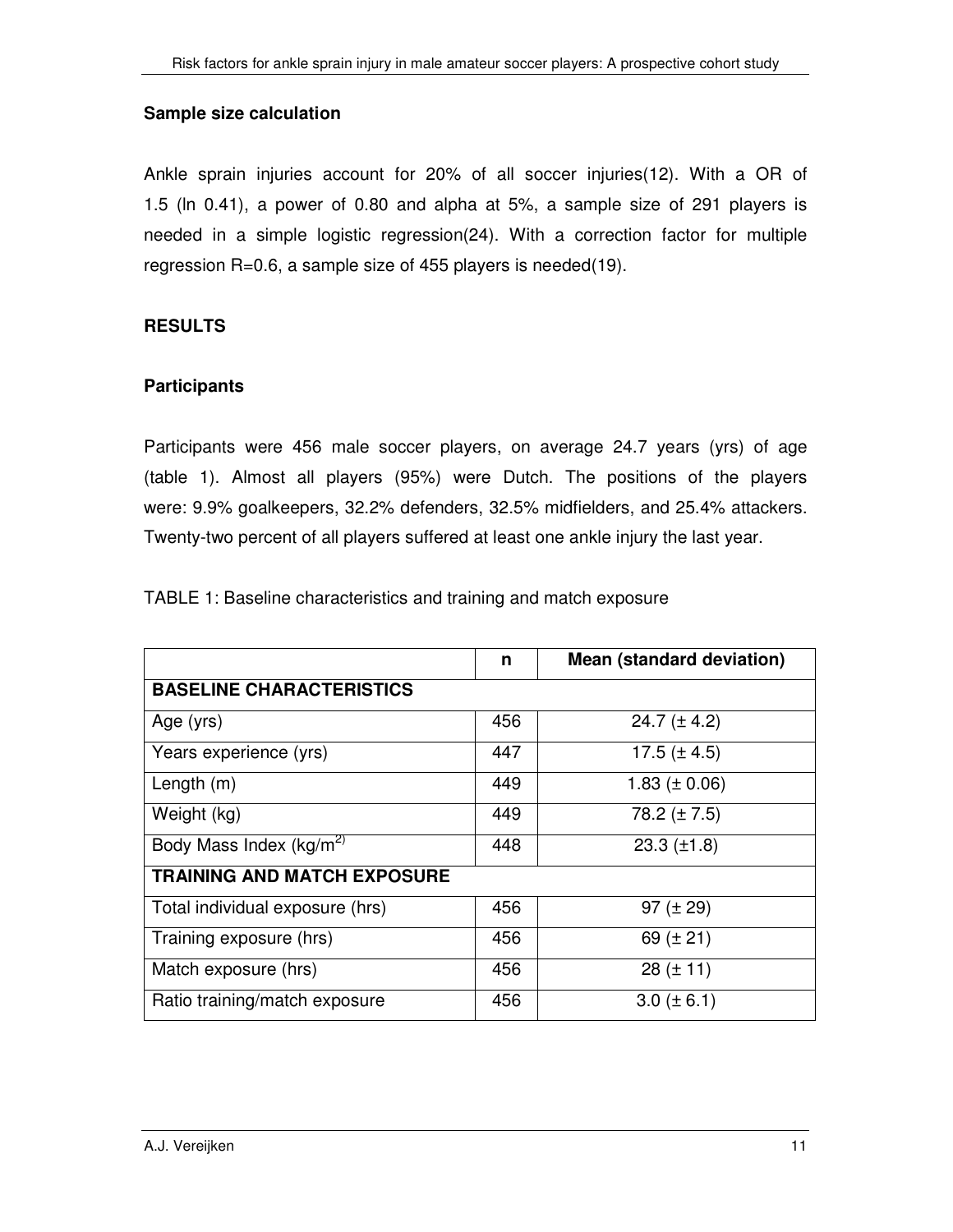#### **Ankle ligament injuries**

During the study period, 55 (12%) initial ankle sprain injuries occurred. In total, 60 ankle ligament injuries occurred in 55 players, but five were recurrent injuries. The average age of the injured players was 23.4  $(\pm 3.8)$ . The average age of the uninjured players was  $24.9$  ( $\pm$  4.2).

Of the 55 injured players, 17 (31%) players had a previous ankle injury.

### **Ankle ligament injury mechanisms**

Of the 55 ankle sprain injuries, most ankle sprain injuries occurred during match play (64.8%). Of the injured players during match play 44.1% were defenders, 26.5% midfielders, 20.6% attackers, and 8.8% goalkeepers.

Player contact was responsible for 63.6% of the ankle sprain injuries. In 81.8% there was no ball contact and 36.4% of the injuries occurred during incorrect foot placing. Two third of the ankle ligament injuries were injuries to the dominant leg (66.0%).

### **Logistic regression**

Age and years of experience were significantly correlated to each other (Pearson Correlation Coefficient of 0.801, p=0.000). Because age was used previously in the literature, only age was included in the logistic regression.

In a backward logistic regression enter-method with age, length, weight, total exposure, ratio training-match, position, intervention 'The FIFA11', and history of ankle injury, significant risk factors were age (odds ratio (OR) 0.909, 95% CI 0.840-0.983, p=.017), and history of ankle injury (OR 1.762, 95% CI 0.937-3.315, p=0.079).

The significant risk factors and the p-values did not change if length and weight were replaced for BMI ( $kg/m^2$ ) and if total exposure during training and match play was replaced for exposure during training and exposure during match play. Pearson Correlation Coefficients are significant related for length and BMI  $(-0.177, p= 0.000)$ , weight and BMI (0.682, p=0.000), total exposure and exposure during training (0.963, p=0.000), and total exposure and exposure during match play  $(0.848, p=0.000)$ .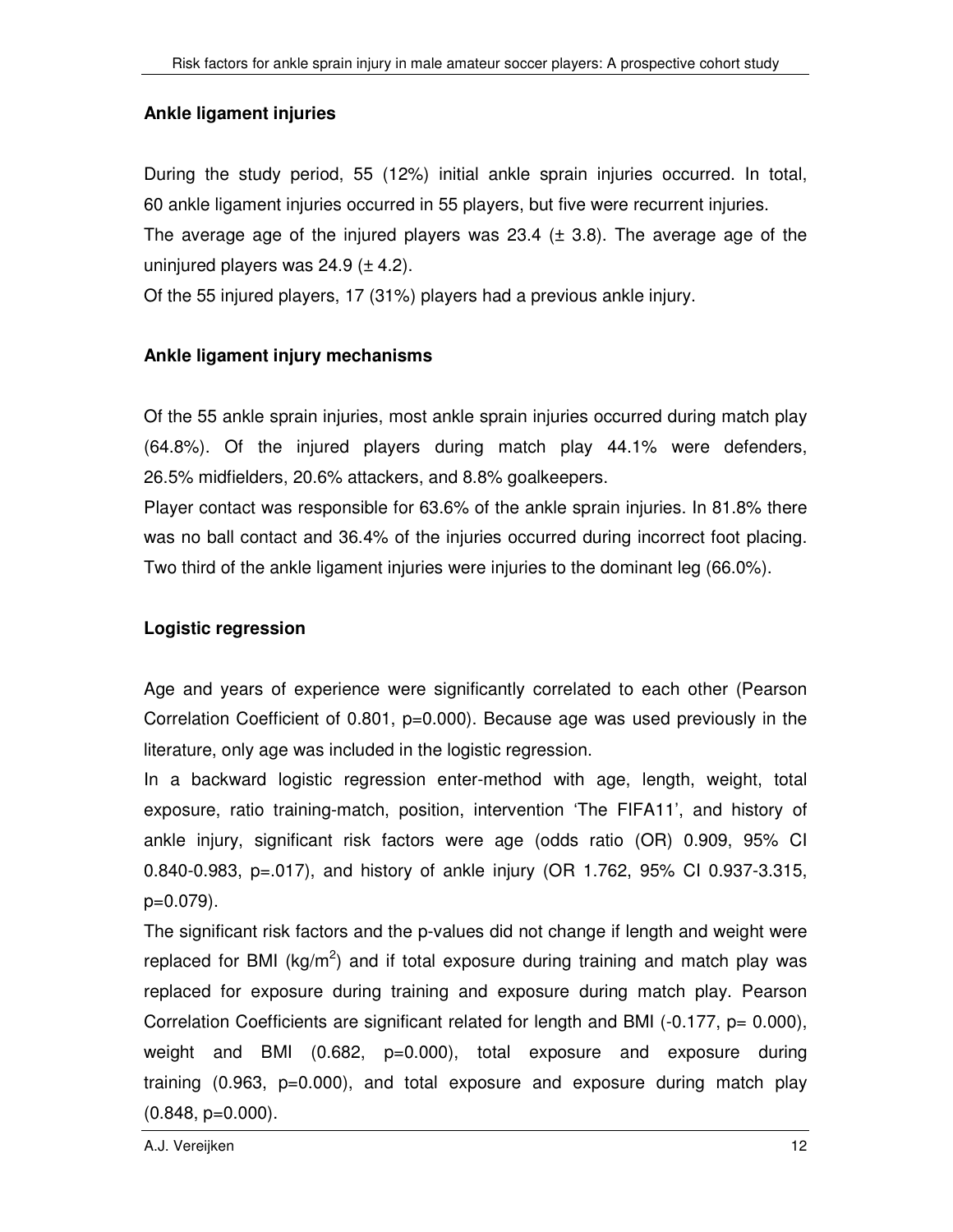The  $X^2$ -test to compare observed and predicted ankle sprain injuries was 10,304 (p=0.006). The sensitivity was 63.6%, the specificity 55.1% and the overall percentage 56.1% (table 2).

The area under the ROC-curve (c-index) was 0.636 (figure 1).

|                            |           | <b>PREDICTED</b>           |            | PERCENTAGE     |
|----------------------------|-----------|----------------------------|------------|----------------|
|                            |           |                            |            | <b>CORRECT</b> |
|                            |           | <b>ANKLE SPRAIN INJURY</b> |            |                |
| <b>OBSERVED</b>            |           | <b>NO</b>                  | <b>YES</b> |                |
| <b>ANKLE SPRAIN INJURY</b> | <b>NO</b> | 221                        | 180        | 55.1%          |
|                            | YES       | 20                         | 35         | 63.6%          |
| <b>OVERALL PERCENTAGE</b>  |           |                            |            | 56.1%          |

FIGURE 1: ROC-Curve

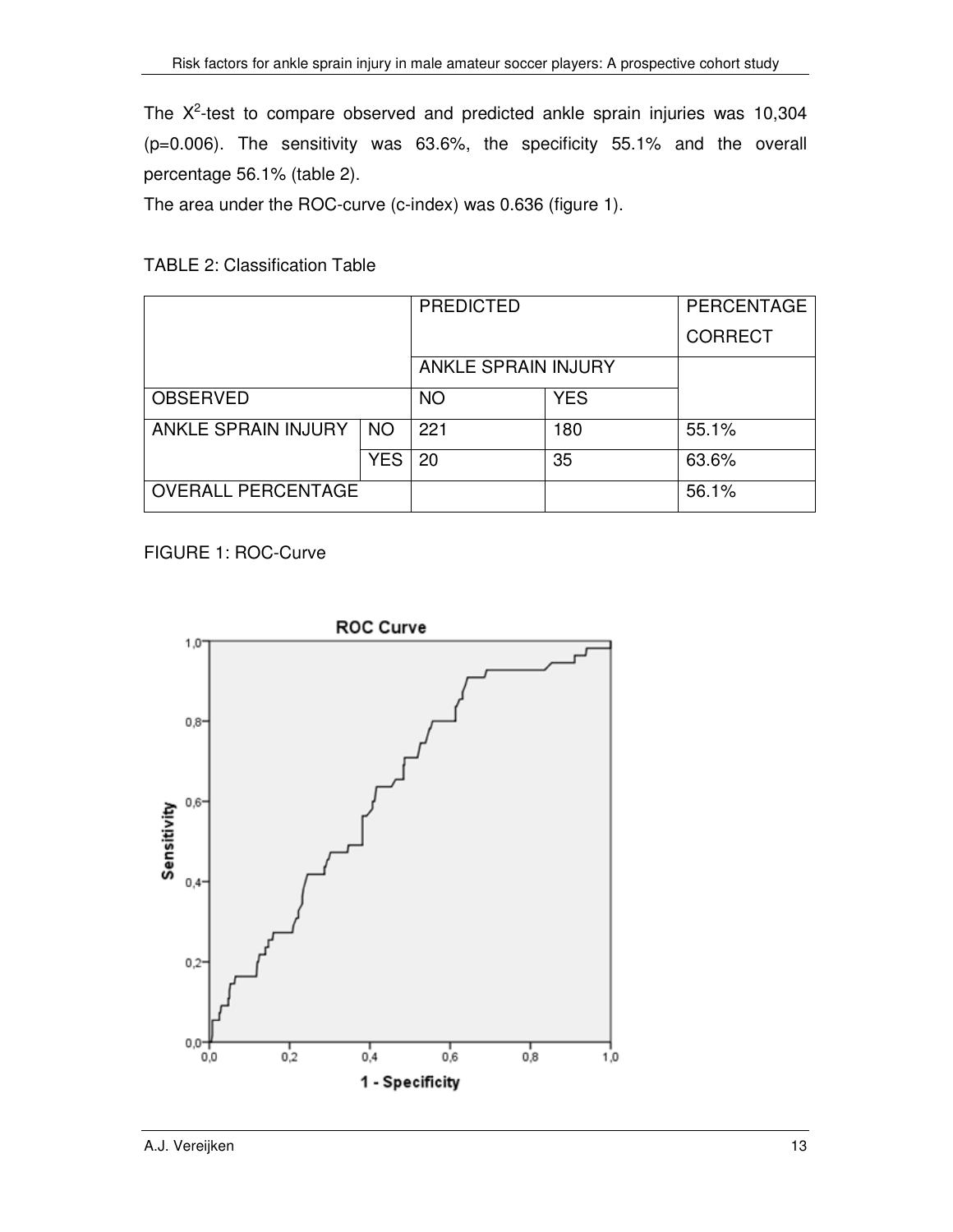#### **DISCUSSION**

The objective of the current study was to identify risk factors for ankle sprain injury in 456 Dutch male amateur soccer players. In a backward logistic regression enter-method significant risk factors were age (OR 0.909, p=.017), and history of ankle injury (OR 1.762, p=0.079).

#### **Risk factors for ankle sprain injury**

In multivariate logistic regression age was a significant risk factor for sustaining an ankle sprain injury. The OR of 0.909 means that younger age is a significant risk factor. Two-third (37/55) of the ankle sprain injuries occurred in younger players  $(\leq 24.7 \text{ yrs})$  and one-third (18/55) in older players (>24.7 yrs). This finding is in contrast with other studies. Arnason et al. (2004) reported that older players were at higher risk of football injuries in general ( $OR = 1.1$  per year  $p=0.05$ )(16). Pefanis et al. (2009) reported that older age was a significant risk factor to an ankle sprain injury in athletes(25,26). It is unclear why younger players were at higher risk. Possible explanations are that younger players are not so careful, because they were never or not so often injured or that younger players are less experienced. However, 23% of the younger players had a history of ankle injury and 17% of the older players. Engebretsen et al. (2010) and Kofotolis et al. (2007) found that age was not a significant risk factor for ankle sprain injury in male amateur soccer players(1,3). In these studies, age was not a significant risk factor maybe due to the narrow age range of the soccer players  $(24.5, \pm 4.4)$ . The average age and standard deviation in current study is comparable  $(24.7 \pm 4.2)$ .

In multivariate logistic regression history of ankle injury was also a significant risk factor for sustaining an ankle sprain injury. This result is consistent with previous literature(1,3,11,16). It was found that previous ankle sprain was a significant risk factor for a new ankle sprain. Players with a previous sprain are more likely to sustain an ankle sprain injury than players without a previous sprain(11,16). Arnason et al. 2004(16) reported an OR of 5.31 (95% CI 1.5-19.4, p=0.009) and Kofotolis et al. 2007(1) an OR of 1.826 (95% CI 1.458-2.289, p<0.05). In the current study, the OR is 1.762, the 95% CI is 0.937-3.315 and the significance 0.079. This effect is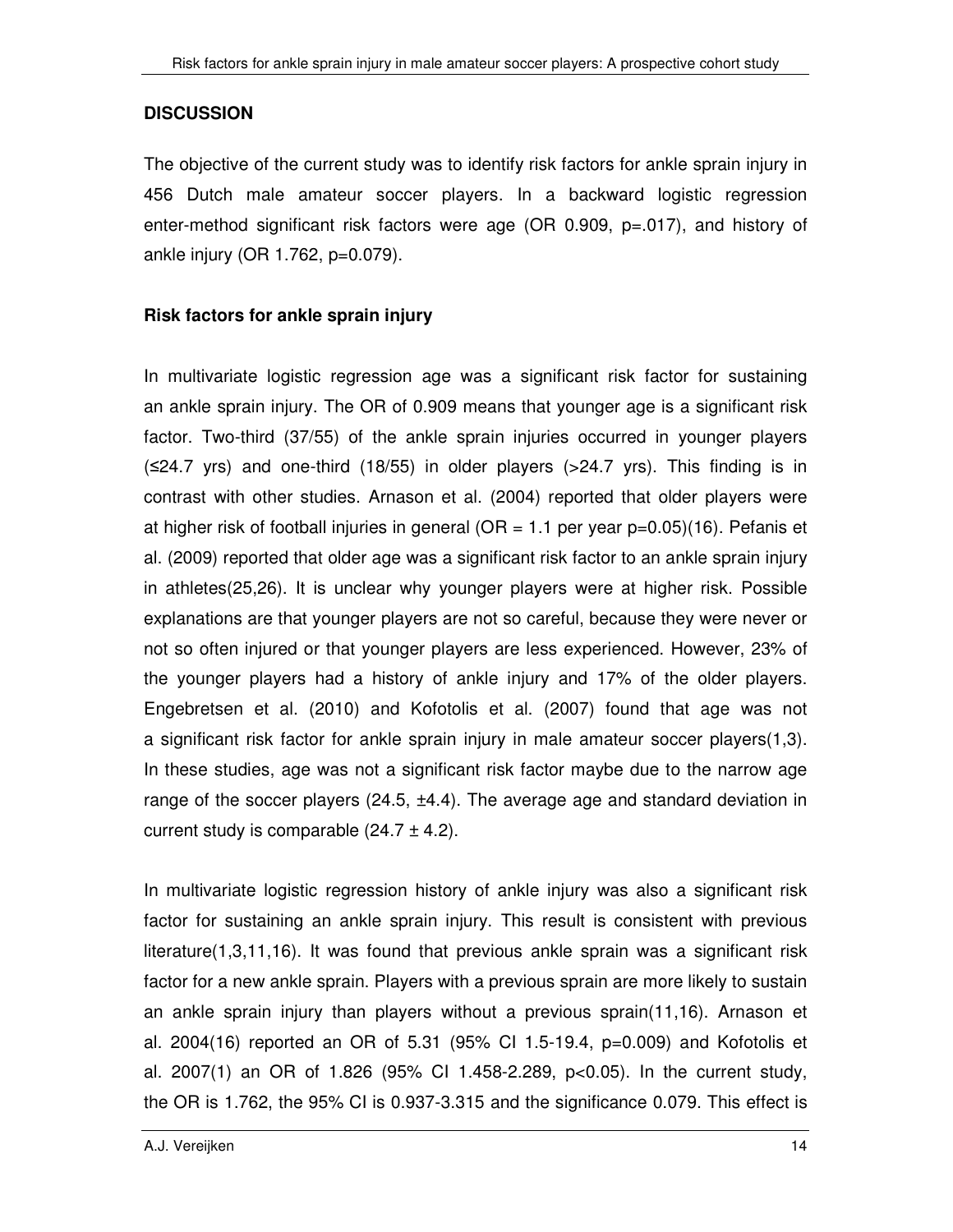less reliable and uncertain due to the wide confidence interval, the interval passes 1 and the significance is not < 0.05. Furthermore, there is no explanation found why and younger age and history of ankle injury were significant risk factors in the multivariate analysis. Arnason et al. (2004) reported that previous injury is associated with increased age(16). However, in the current study the average age of players with a previous injury is  $23.7$  ( $\pm 3.5$ ) and, as above mentioned,  $23\%$  of the younger players had a history of ankle injury and 17% of the older players.

The multivariate logistic model is not good at discriminating who will get an ankle sprain injury from who will not get an ankle sprain injury. The  $X^2$ -test was significant, which means that there is a difference in the number of predicted injuries by the model and the number of observed injuries. The model has a poor goodness of fit and is not able to correctly predict ankle sprain injuries. The sensitivity (true positives) was 63.6%, the specificity (true negatives) was 55,1% and the overall percentage 56.1%(27). The area under the ROC-curve was 0.636. This is the percentage players that the model will predict correctly(28). The above mentioned risk factors younger age and history of ankle injury should be interpreted carefully, because of the poor discriminative model.

#### **Methodological considerations**

The first limitation of the current study is the registration method. Previous injuries were registered by self-report of the players. Although it's over one year, there is a chance of recall bias, because over time it can be difficult to remember the exact injury site and type of injury(16,29). Therefore, history of ankle injury might be another injury to the ankle than an ankle sprain injury. However, ankle sprain injuries accounts for more than 80% of all ankle injuries(1,2,9-13). Injuries sustained during the study period were registered by a member of the medical staff. There is a chance of misclassification of ankle sprain injuries as a faulty diagnosis. Such errors were tried to minimize by using the BIS-system to record injuries with questions in the form of a flowchart(3,8,29).

Second, a main limitation of a prospective cohort study is the number of cases and events(16). Although risk factors were determined in multivariate analysis, with 55 injuries the statistical power is limited for multivariate tests(3,19).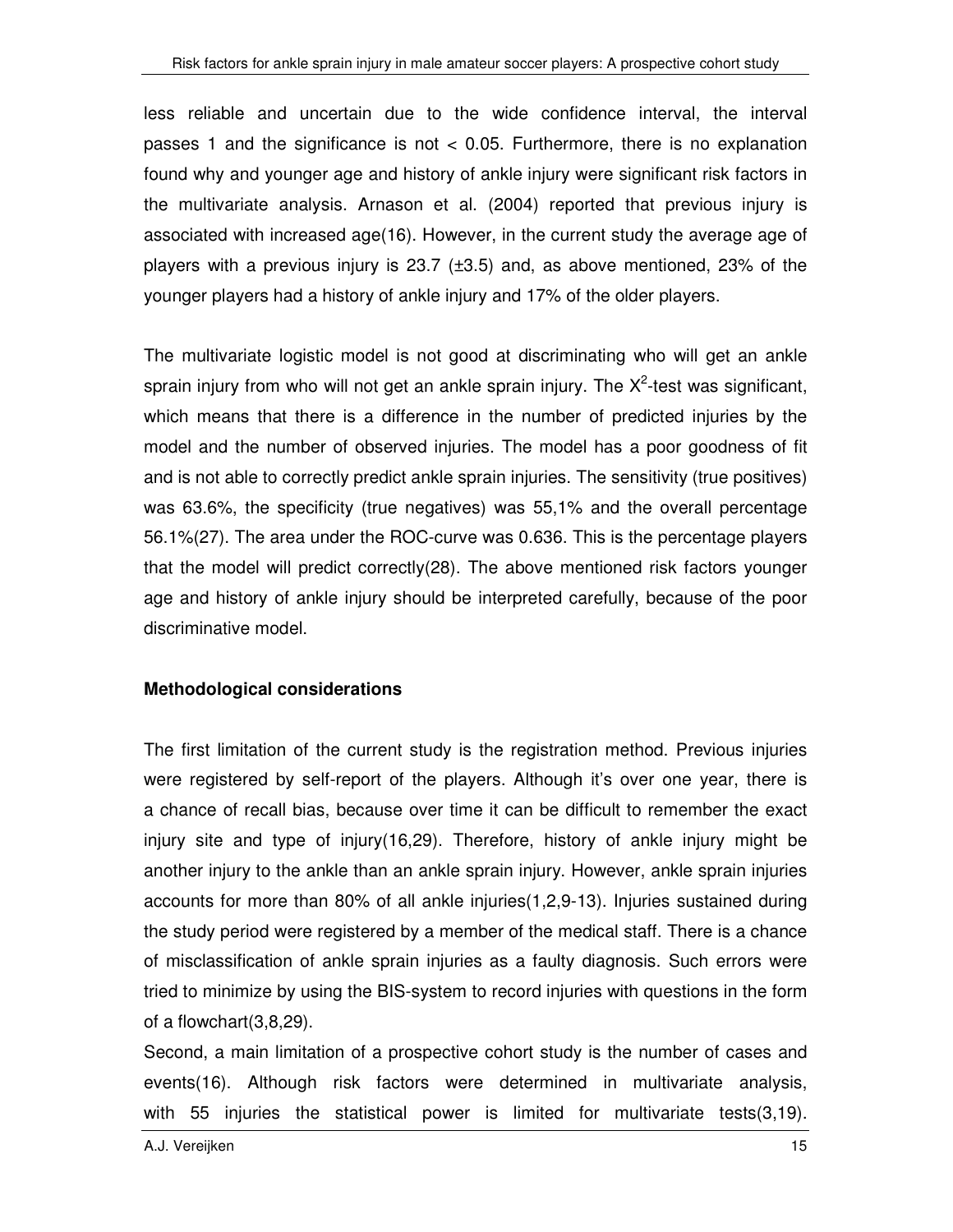Bahr and Holme (2003) explained that for analyzing risk factors in a multivariate analysis 200 injured subjects are preferred(19). Not only a larger sample size may increase the number of causes, also a longer observation period for predicting an ankle sprain injury over time.

The third limitation is that no physical tests were performed. Ankle sprain injuries have shown to be more frequent in players with mechanical instability(16). Increased eversion to inversion strength, inferior single leg balance, and faster reaction time of the tibialis anterior and gastrocnemius muscle are significant risk factors for ankle sprain injuries(11,15). Although these physical parameters are modifiable, Engebretsen et al. (2010) reported that leg balance tests are not significant risk factors(3). Beynnon et al. (2002) reported in a review that there is no consensus about muscle strength and muscle reaction time(17).

#### **Practical implications and future directions**

Injuries during match play and contact-injuries, especially a tackle from the side or as a result from foul play, were found to be associated with more than half of the ankle sprain injuries(11-13,16,30). Contact-injuries result in more time loss than non-contact injuries. The rate of a contact injury resulting in time loss is 21.0 to 25.5 times that of a noncontact injury(1). Match injuries are predominantly caused by contact with another player and in defenders  $(80.6\%)(1,31)$ . In the current study, player position, e.g. defenders, was not a significant risk factor. Important aspects in the prevention of soccer injuries in general are related to warm-up and cool down, technique, protective equipment, hydration and nutrition, safe environment, the laws of the game, their observance, and especially the spirit of fair play(31,32). Coaches and players need education regarding injury prevention strategies and should include these strategies as part of their regular training(31,32).

A possible modifiable risk factor for ankle sprain injury is history of ankle injury. Functional ankle instability and neuromuscular deficits following ankle sprain injury are hypothesized to predispose players to recurrent ankle sprain injury. The deficits can be impaired balance, reduced joint position sense, and slower firing of the peroneal muscles to inversion(15,16,33,34). In previously sprained ankles there is a significant increased frequency of lateral instability and positive anterior drawer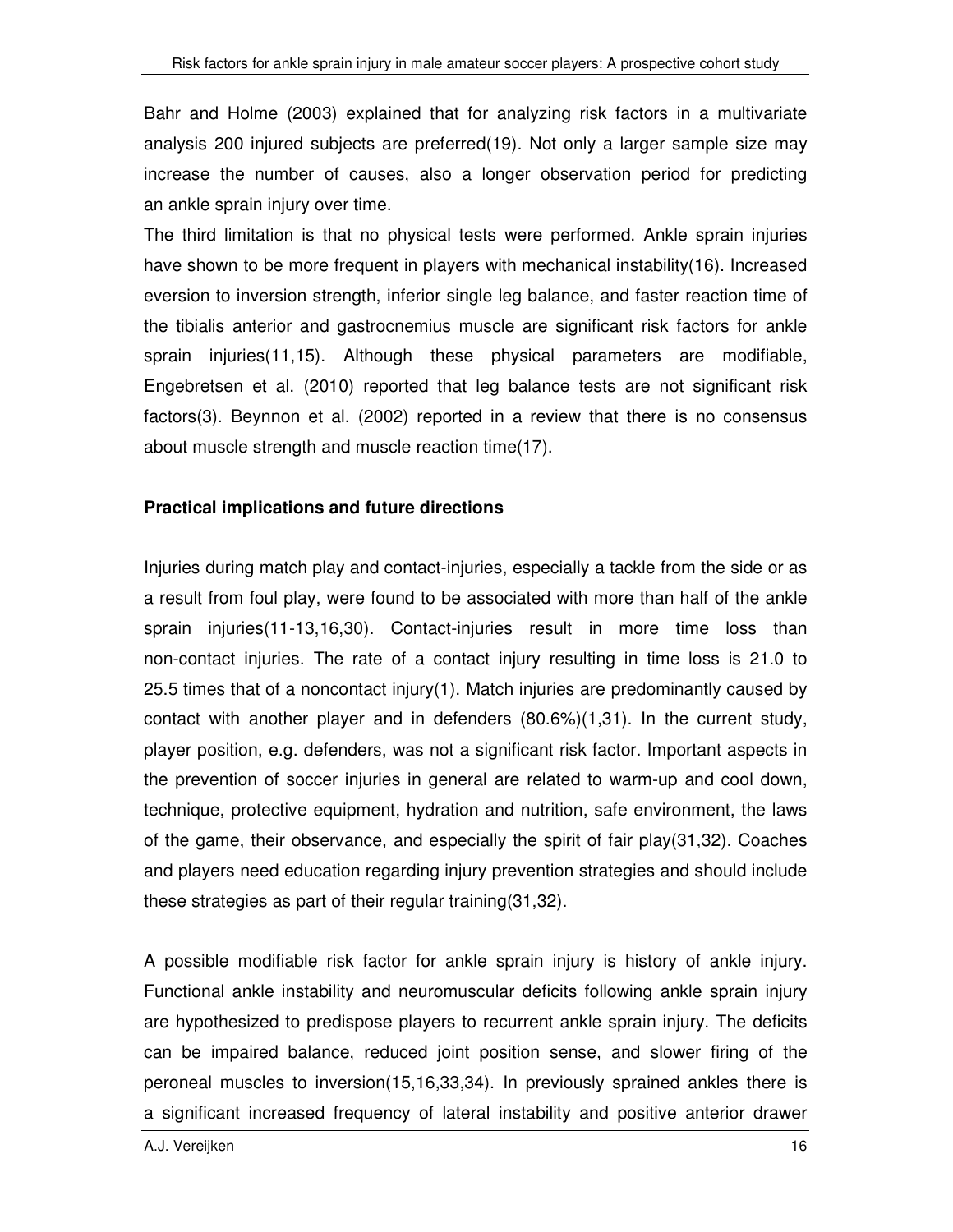compared with ankles without previous ankle sprain injury(16). These deficits might result in a failure to correct excessive ankle positions, due to impairment of timing and neuromuscular coordination, leading to the high risk of recurrent injuries(13,29,35). Also fatigue may influence the mechanoreceptors in the muscles around the ankle joint(36). Inadequate management and early return to play after ankle sprain injury may lead to problems like functional instability, osteoarthritis, and recurrent injuries(1,11,16). The risk for recurrent injuries increased with the number of previous ankle sprains (OR 1.23 per previous injury)(3) and the high-risk period is the first six months after a previous injury(3). Proprioception and strength training and braces may effectively break the vicious cycle of recurrent sprains, cumulative loss of proprioception and muscle atrophy, and avoids the development of ankle instability and osteoarthritis(10,13,16,17,29,32-35,37-39).

However, it is not always clear if any of these deficits were present before the injury(10,15). For example, mechanical instability is common after previous ankle sprains and ankle sprains have shown to be more frequent in players with mechanical instability(16). Therefore, it's even more important to prevent the first ankle sprain injury and determine modifiable risk factors for the first ankle sprain injury(40). In subjects without history of ankle injury, decreased balance, lower eccentric eversion strength, and lower inversion joint position sense are associated with an increased risk of ankle injury(40). Proprioceptive training using an ankle disc improves the efficacy of the peroneus longus in controlling eversion and can help to protect against ankle sprains in healthy subjects(35,39). Further studies are needed to determine risk factors and which preventive strategies are effective in soccer players with no history of ankle sprain injuries(35).

## **CONCLUSION**

Significant risk factors for ankle sprain injuries in first-class male soccer players were younger age and history of ankle injury. These risk factors should be interpreted carefully because of the poor discriminative model. Before preventive measures can be developed, further research is needed to determine modifiable and physical risk factors for a first and recurrent ankle sprain injury over a longer time in a larger population of male soccer players.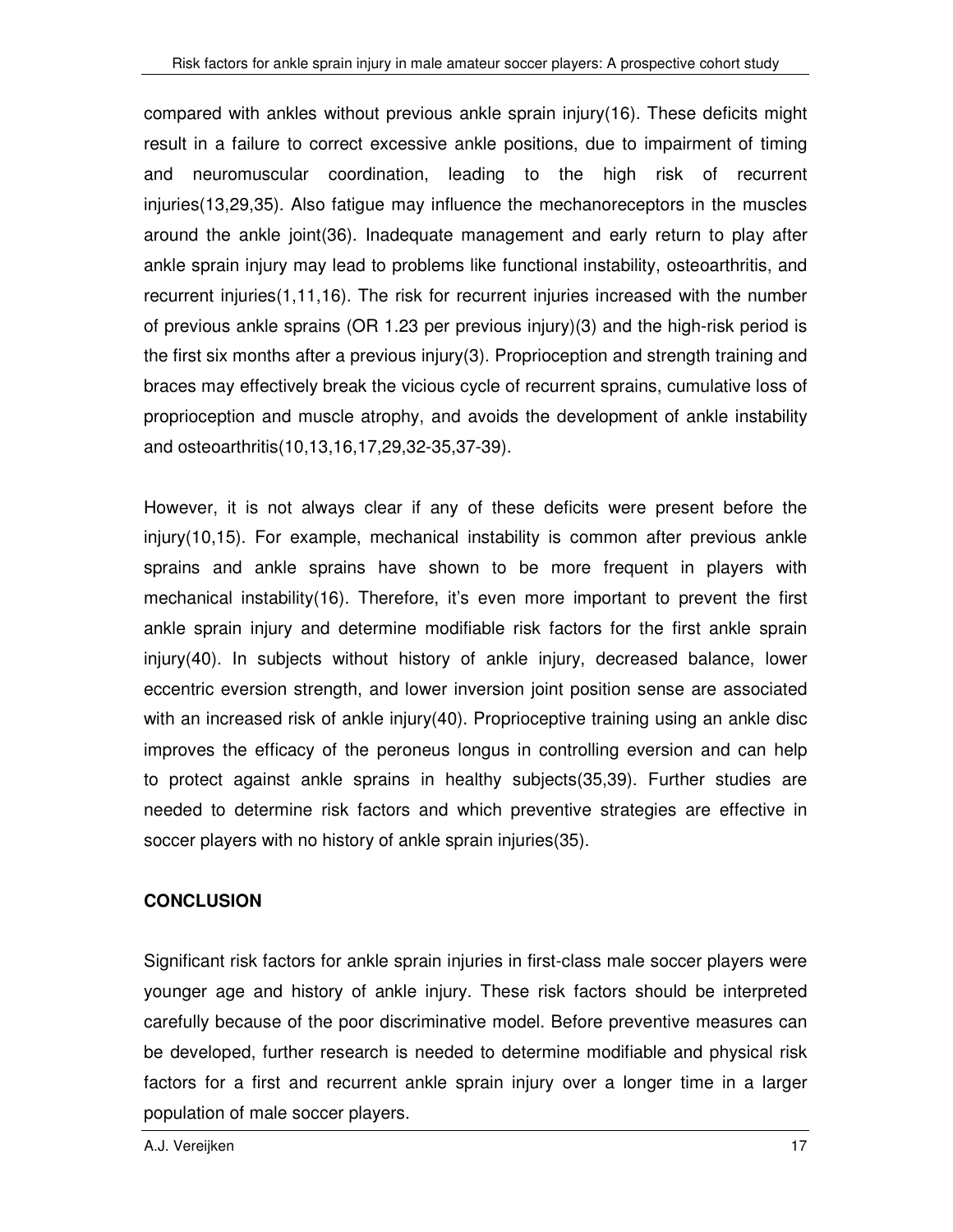#### **REFERENCES**

(1) Kofotolis ND, Kellis E, Vlachopoulos SP. Ankle sprain injuries and risk factors in amateur soccer players during a 2-year period. Am J Sports Med 2007 Mar;35(3):458-466.

(2) Fong DT, Hong Y, Chan LK, Yung PS, Chan KM. A systematic review on ankle injury and ankle sprain in sports. Sports Med 2007;37(1):73-94.

(3) Engebretsen AH, Myklebust G, Holme I, Engebretsen L, Bahr R. Intrinsic risk factors for acute ankle injuries among male soccer players: a prospective cohort study. Scand J Med Sci Sports 2010 Jun;20(3):403-410.

(4) Fuller CW, Ekstrand J, Junge A, Andersen TE, Bahr R, Dvorak J, et al. Consensus statement on injury definitions and data collection procedures in studies of football (soccer) injuries. Clin J Sport Med 2006 Mar;16(2):97-106.

(5) Hawkins RD, Fuller CW. A prospective epidemiological study of injuries in four English professional football clubs. Br J Sports Med 1999 Jun;33(3):196-203.

(6) Hawkins RD, Hulse MA, Wilkinson C, Hodson A, Gibson M. The association football medical research programme: an audit of injuries in professional football. Br J Sports Med 2001 Feb;35(1):43-47.

(7) Morrison KE, Kaminski TW. Foot characteristics in association with inversion ankle injury. J Athl Train 2007 Jan-Mar;42(1):135-142.

(8) van Beijsterveldt AM, Krist MR, Schmikli SL, Stubbe JH, de Wit GA, Inklaar H, et al. Effectiveness and cost-effectiveness of an injury prevention programme for adult male amateur soccer players: design of a cluster-randomised controlled trial. Inj Prev 2011 Feb;17(1):e2.

(9) Beynnon BD, Vacek PM, Murphy D, Alosa D, Paller D. First-time inversion ankle ligament trauma: the effects of sex, level of competition, and sport on the incidence of injury. Am J Sports Med 2005 Oct;33(10):1485-1491.

(10) Emery CA, Meeuwisse WH, Hartmann SE. Evaluation of risk factors for injury in adolescent soccer: implementation and validation of an injury surveillance system. Am J Sports Med 2005 Dec;33(12):1882-1891.

(11) Fong DT, Chan YY, Mok KM, Yung PS, Chan KM. Understanding acute ankle ligamentous sprain injury in sports. Sports Med Arthrosc Rehabil Ther Technol 2009 Jul 30;1:14.

(12) Giza E, Fuller C, Junge A, Dvorak J. Mechanisms of foot and ankle injuries in soccer. Am J Sports Med 2003 Jul-Aug;31(4):550-554.

(13) Woods C, Hawkins R, Hulse M, Hodson A. The Football Association Medical Research Programme: an audit of injuries in professional football: an analysis of ankle sprains. Br J Sports Med 2003 Jun;37(3):233-238.

(14) Anandacoomarasamy A, Barnsley L. Long term outcomes of inversion ankle injuries. Br J Sports Med 2005 Mar;39(3):e14; discussion e14.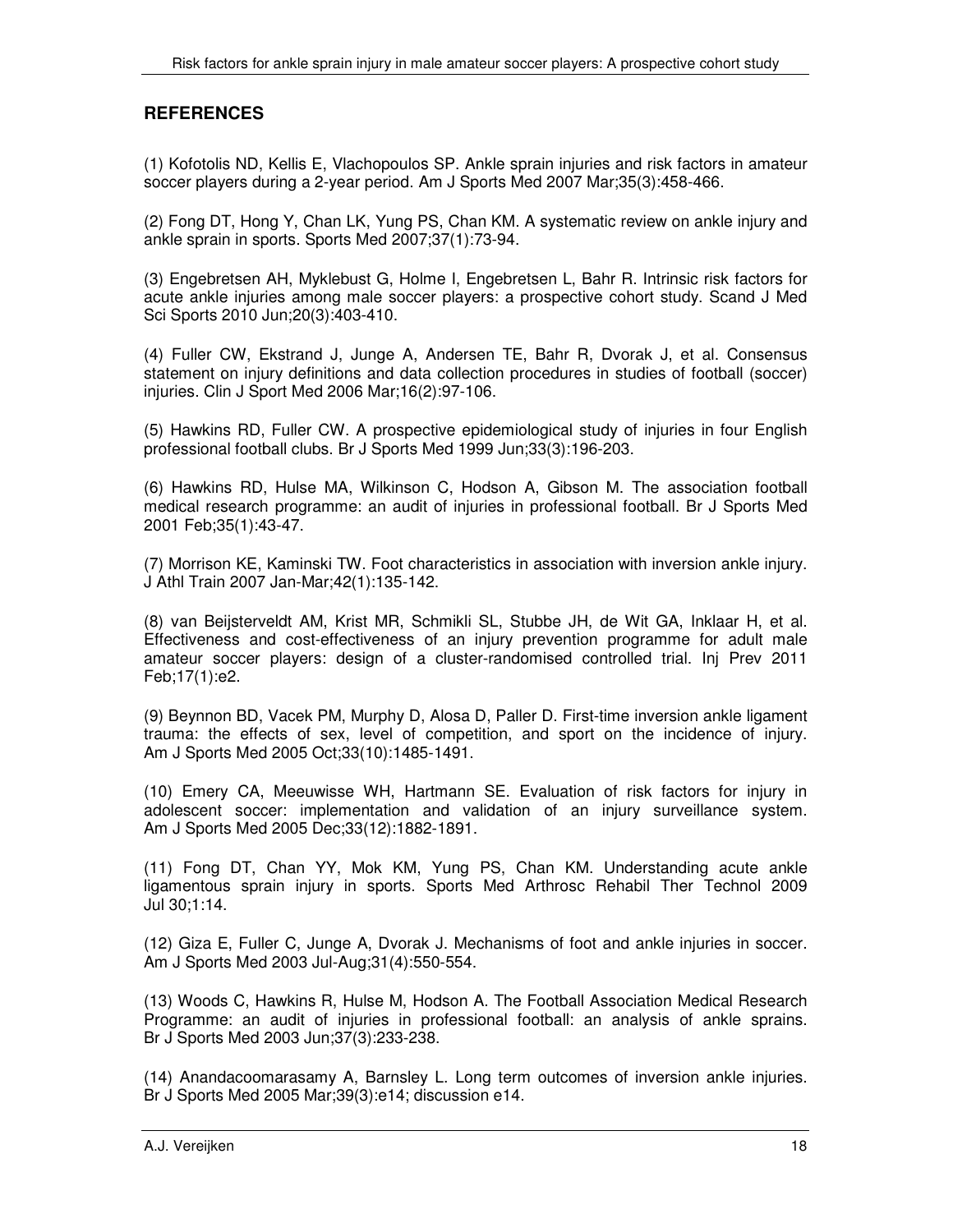(15) Willems TM, Witvrouw E, Delbaere K, Mahieu N, De Bourdeaudhuij I, De Clercq D. Intrinsic risk factors for inversion ankle sprains in male subjects: a prospective study. Am J Sports Med 2005 Mar;33(3):415-423.

(16) Arnason A, Sigurdsson SB, Gudmundsson A, Holme I, Engebretsen L, Bahr R. Risk factors for injuries in football. Am J Sports Med 2004 Jan-Feb;32(1 Suppl):5S-16S.

(17) Beynnon BD, Murphy DF, Alosa DM. Predictive Factors for Lateral Ankle Sprains: A Literature Review. J Athl Train 2002 Dec;37(4):376-380.

(18) Ekstrand J, Timpka T, Hagglund M. Risk of injury in elite football played on artificial turf versus natural grass: a prospective two-cohort study. Br J Sports Med 2006 Dec;40(12): 975-980.

(19) Bahr R, Holme I. Risk factors for sports injuries--a methodological approach. Br J Sports Med 2003;37(5):384-392.

(20) Bahr R, Krosshaug T. Understanding injury mechanisms: a key component of preventing injuries in sport. Br J Sports Med 2005 Jun;39(6):324-329.

(21) Royston P, Moons KG, Altman DG, Vergouwe Y. Prognosis and prognostic research: Developing a prognostic model. BMJ 2009 Mar 31;338:b604.

(22) Sun GW, Shook TL, Kay GL. Inappropriate use of bivariable analysis to screen risk factors for use in multivariable analysis. J Clin Epidemiol 1996 Aug;49(8):907-916.

(23) Altman DG, Vergouwe Y, Royston P, Moons KG. Prognosis and prognostic research: validating a prognostic model. BMJ 2009 May 28;338:b605.

(24) Hsieh FY, Bloch DA, Larsen MD. A simple method of sample size calculation for linear and logistic regression. Stat Med 1998 Jul 30;17(14):1623-1634.

(25) Pefanis N, Karagounis P, Tsiganos G, Armenis E, Baltopoulos P. Tibiofemoral angle and its relation to ankle sprain occurrence. Foot Ankle Spec 2009 Dec;2(6):271-276.

(26) Pefanis N, Papaharalampous X, Tsiganos G, Papadakou E, Baltopoulos P. The effect of Q angle on ankle sprain occurrence. Foot Ankle Spec 2009 Feb;2(1):22-26.

(27) Altman DG, Bland JM. Diagnostic tests. 1: Sensitivity and specificity. BMJ 1994 Jun 11;308(6943):1552.

(28) Fawcett T. An introduction to ROC analysis. Pattern Recognition Letters 2006;27: 861-874.

(29) Verhagen E, van der Beek A, Twisk J, Bouter L, Bahr R, van Mechelen W. The effect of a proprioceptive balance board training program for the prevention of ankle sprains: a prospective controlled trial. Am J Sports Med 2004 Sep;32(6):1385-1393.

(30) Emery CA, Meeuwisse WH. Risk factors for injury in indoor compared with outdoor adolescent soccer. Am J Sports Med 2006 Oct;34(10):1636-1642.